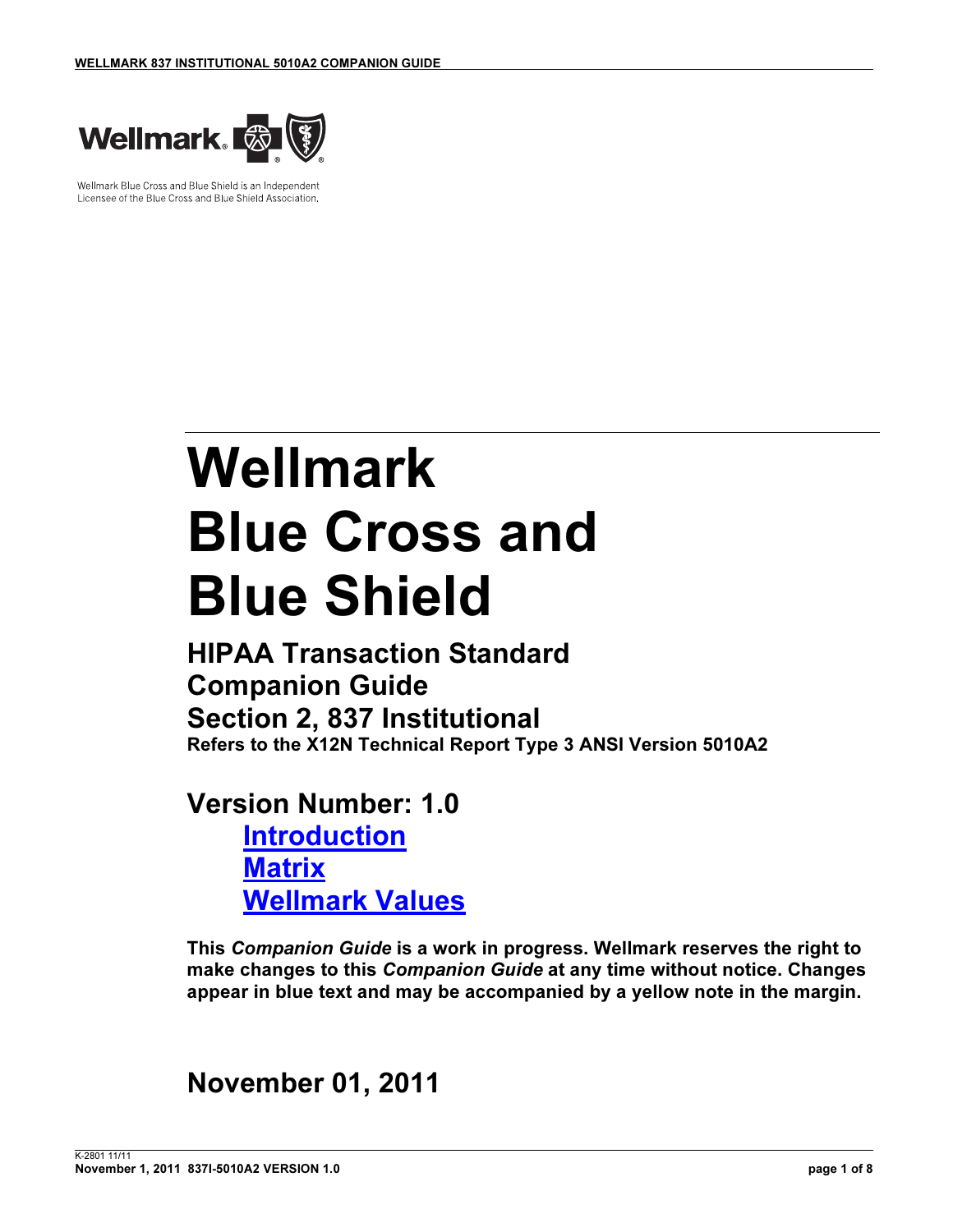## 1 Introduction

Wellmark places high priority on making it easy for you to do business with us. Electronic claims submission is one way we can do this. Electronic claims facilitate the transfer of information from your organization to ours in a standard data format. This Section 2-837I of the Wellmark Companion Guide provides information about the American National Standards Institute (ANSI) 837 Institutional Health Care Claims transaction, Version 5010A2. This transaction is the accepted standard of the Health Insurance Portability and Accountability Act of 1996 (HIPAA). Section 1 of the Wellmark Companion Guide provides further information about the process of sending electronic transactions to Wellmark.

The Wellmark Companion Guide is to be used alongside the HIPAA 837I Technical Report Type 3 (TR3), which provides comprehensive information needed to create an ANSI 837I transaction. The Wellmark Companion Guide does not change the specifications of the HIPAA TR3; rather, it is intended to clarify the areas where the technical report document provides options or choices to be made. The HIPAA-TR3 can be downloaded from the following Internet address: http://www.wpc-edi.com/hipaa/HIPAA\_40.asp.

The purpose of HIPAA-AS is to standardize transactions as much as possible. However, transactions may have some data elements that are treated differently by different payers. There may be some instances where the submitter is required to transmit data to us that we do not require to conduct business. In these instances, we may store the data sent to us, but we may not use the data for our business purposes.

#### Billing the Appropriate 837 Version

There are four versions of the 837 transaction:

- 837I (Institutional)
- 837P (Professional)
- 837D (Dental)
- 837COB (Coordination of Benefits claims in all three of the above versions are now accepted by Wellmark. See the Wellmark 837 Coordination of Benefits Companion guide for additional information.)

Please review the chart below to verify that the 837I is the form you should use when filing clams to Wellmark based on your provider type. In general, facilities bill use 837I, practitioners utilize the 837P and dentists use the 837D.

| 837 Institutional Transaction Version Iowa        | <b>South Dakota</b> |  |
|---------------------------------------------------|---------------------|--|
| <b>Ambulatory Surgery Center</b>                  |                     |  |
| <b>Dialysis Center</b>                            |                     |  |
| <b>Freestanding Substance Abuse Facility</b>      |                     |  |
| <b>Home Health Agency</b>                         |                     |  |
| <b>Hospice</b>                                    |                     |  |
| Hospital                                          |                     |  |
| <b>Psychiatric Medical Institute for Children</b> |                     |  |
| <b>Skilled Nursing Facility</b>                   |                     |  |

See the 837P or 837D if your provider type is not listed above.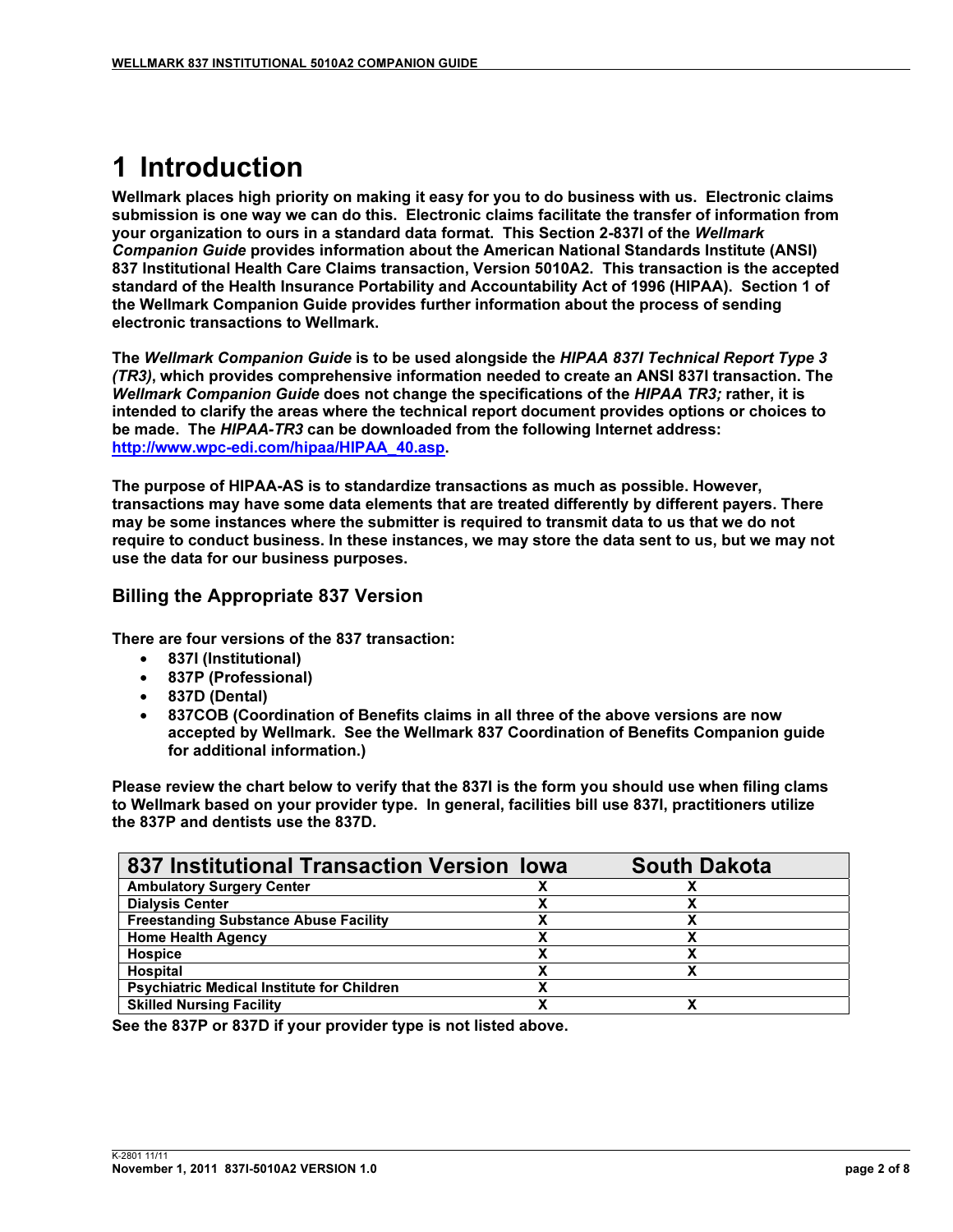#### LEGEND for Wellmark Matrix for the 837I

#### SHADED rows represent "segments"; NON-SHADED rows represent "data elements."

"Loop – specific" comments are found in the first segment of the loop.

| Page # | <b>Loop ID</b> | <b>Reference</b> | <b>Name</b>                                      | <b>Codes</b> | Length  | <b>Notes/Comments</b>                                                                                                                                                                                                                                                                                                                                                                                                                    |
|--------|----------------|------------------|--------------------------------------------------|--------------|---------|------------------------------------------------------------------------------------------------------------------------------------------------------------------------------------------------------------------------------------------------------------------------------------------------------------------------------------------------------------------------------------------------------------------------------------------|
| 71     | 1000A          | NM <sub>1</sub>  | <b>Submitter Name</b>                            |              |         |                                                                                                                                                                                                                                                                                                                                                                                                                                          |
| 72     |                | <b>NM109</b>     | <b>Identification Code</b>                       |              | 9       | Use leading zero's to make a 9-<br>digit code                                                                                                                                                                                                                                                                                                                                                                                            |
| 76     | 1000B          | NM <sub>1</sub>  | <b>Receiver Name</b>                             |              |         |                                                                                                                                                                                                                                                                                                                                                                                                                                          |
| 77     |                | NM109            | <b>Identification Code</b>                       |              | $5 - 7$ | Wellmark Receiver ID - 88848                                                                                                                                                                                                                                                                                                                                                                                                             |
| 84     | 2010AA         | NM <sub>1</sub>  | <b>Billing Provider Name</b>                     |              |         |                                                                                                                                                                                                                                                                                                                                                                                                                                          |
| 86     |                | <b>NM108</b>     | <b>Identification Code</b><br>Qualifier          | XX           |         |                                                                                                                                                                                                                                                                                                                                                                                                                                          |
| 86     |                | <b>NM109</b>     | <b>Identification Code</b>                       |              | 10      | National Provider Identifier (NPI)<br>as assigned by NPPES.<br>Your NPI must be reported to<br>Wellmark prior to submission of<br>claims. Claims will not be<br>processed for reimbursement<br>until the NPI has been<br>communicated to Wellmark and<br>loaded to Wellmark's Provider<br>System.                                                                                                                                        |
| 87     | 2010AA         | N <sub>3</sub>   | <b>Billing Provider Address</b>                  |              |         |                                                                                                                                                                                                                                                                                                                                                                                                                                          |
| 87     |                | N301             | Address Information                              |              | $9\,$   | Provider must submit a street<br>address, do not submit PO Box<br>in Address 1.<br>Wellmark utilizes the provider's<br>billing/accounting address from<br>Wellmark's provider files to remit<br>claims payment.<br>When the provider does not<br>have a contract with Wellmark<br>and the claim is a Medicare<br>Crossover claim, Wellmark will<br>use the billing provider address<br>on the incoming claim record to<br>remit payment. |
| 88     | 2010AA         | N <sub>4</sub>   | <b>Billing Provider City,</b><br>State, Zip Code |              |         |                                                                                                                                                                                                                                                                                                                                                                                                                                          |
| 89     |                | N403             | Postal Code                                      |              | 9       | Providers must submit the 9-<br>digit zip code<br>When the last 4-digits are<br>unknown, Wellmark will accept<br>9998 as gap fill.                                                                                                                                                                                                                                                                                                       |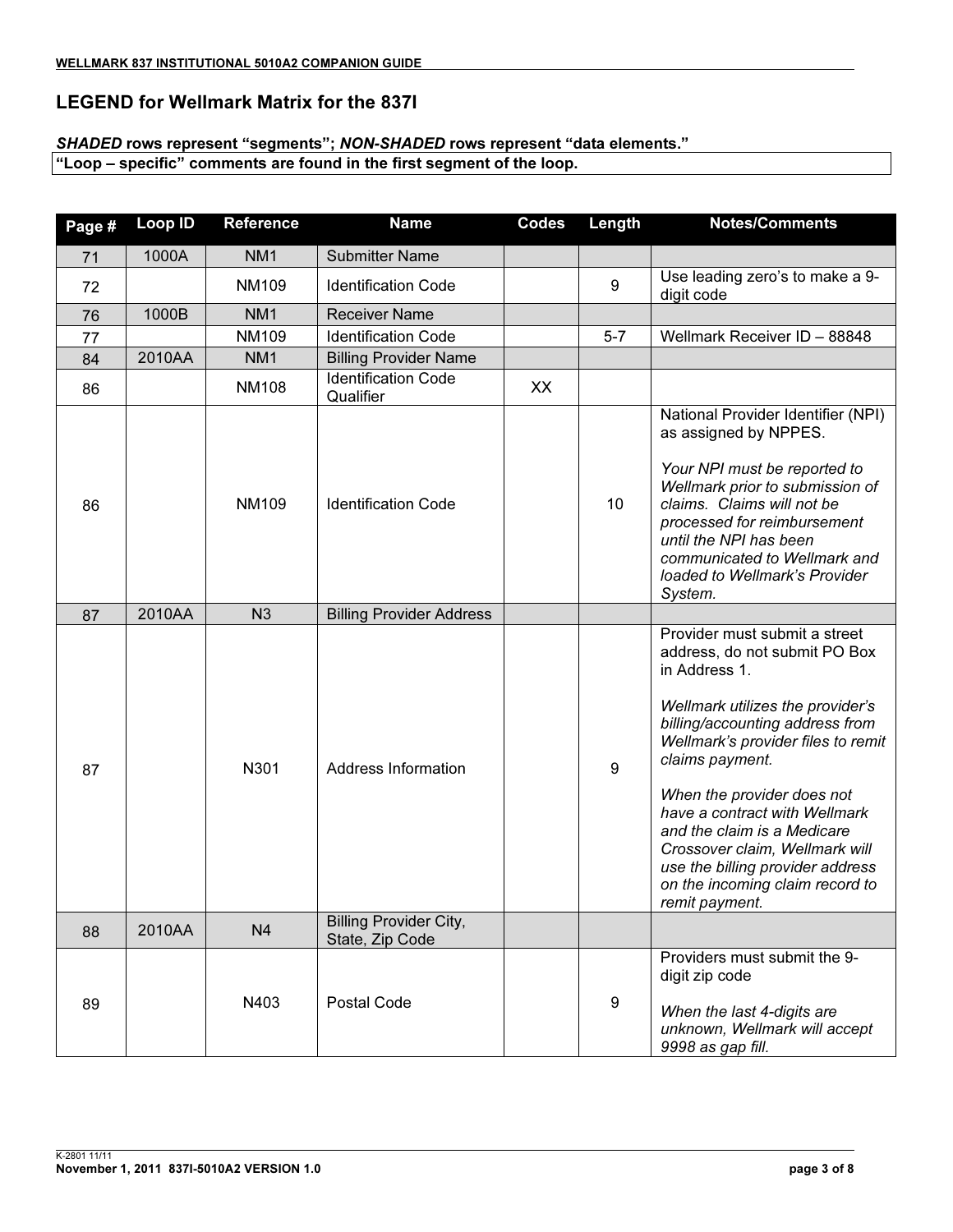| Page # | Loop ID | Reference       | Name                                          | Codes     | Length           | Notes/Comments                                                                                                                                                                                                                                                                                                                                        |
|--------|---------|-----------------|-----------------------------------------------|-----------|------------------|-------------------------------------------------------------------------------------------------------------------------------------------------------------------------------------------------------------------------------------------------------------------------------------------------------------------------------------------------------|
| 90     | 2010AA  | <b>REF</b>      | <b>Billing Provider Tax</b><br>Identification |           |                  |                                                                                                                                                                                                                                                                                                                                                       |
| 90     |         | REF01           | Reference Identification<br>Qualifier         | EI        |                  | El - Employer's Identification<br>Number (TIN)                                                                                                                                                                                                                                                                                                        |
| 90     |         | REF02           | Reference Identification                      |           | $\boldsymbol{9}$ | Provider submit 9-digit TIN<br>Wellmark uses the billing<br>provider TIN along with the<br>claim service dates and the<br>reported NPI to positively<br>identify the billing provider.                                                                                                                                                                |
| 96     | 2010AB  | N <sub>3</sub>  | Pay To Address-Address                        |           |                  |                                                                                                                                                                                                                                                                                                                                                       |
| 96     |         | N301            | Address Information                           |           |                  | Wellmark utilizes the provider's<br>billing/accounting address from<br>Wellmark's provider files to remit<br>claims payment.<br>When the provider does not<br>have a contract with Wellmark<br>and the claim is a Medicare<br>Crossover claim, Wellmark will<br>use the billing provider address<br>on the incoming claim record to<br>remit payment. |
| 109    | 2000B   | <b>SBR</b>      | Subscriber Information                        |           |                  |                                                                                                                                                                                                                                                                                                                                                       |
| 111    |         | SBR09           | Claim Filing Indicator<br>Code                | <b>BL</b> | $\overline{2}$   | BL - Blue Cross/Blue Shield                                                                                                                                                                                                                                                                                                                           |
| 118    | 2010BA  | <b>DMG</b>      | Subscriber Demographic<br>Information         |           |                  |                                                                                                                                                                                                                                                                                                                                                       |
| 119    |         | DMG03           | Gender Code                                   | M<br>F    | 1                | Submit when the subscriber is<br>also the patient.<br>Wellmark does not recognize<br>"U" for "unknown."                                                                                                                                                                                                                                               |
| 122    | 2010BC  | NM <sub>1</sub> | Payer Name                                    |           |                  |                                                                                                                                                                                                                                                                                                                                                       |
| 123    |         | <b>NM108</b>    | <b>Identification Code</b><br>Qualifier       | PI        |                  |                                                                                                                                                                                                                                                                                                                                                       |
| 123    |         | <b>NM109</b>    | <b>Identification Code</b>                    |           | 5                | Wellmark Receiver ID - 88848                                                                                                                                                                                                                                                                                                                          |
| 140    | 2010CA  | <b>DMG</b>      | <b>Patient Demographic</b><br>Information     |           |                  |                                                                                                                                                                                                                                                                                                                                                       |
| 141    |         | DMG03           | Gender Code                                   | M<br>F    | 1                | Submit when the patient is<br>different than the subscriber.<br>Wellmark does not recognize<br>"U" for "unknown."                                                                                                                                                                                                                                     |
| 143    | 2300    | <b>CLM</b>      | Claim Information                             |           |                  |                                                                                                                                                                                                                                                                                                                                                       |
| 145    |         | CLM02           | <b>Monetary Amount</b>                        |           |                  | Wellmark requires the total<br>charge to be greater than zero.                                                                                                                                                                                                                                                                                        |
| 150    | 2300    | <b>DTP</b>      | <b>DTP-Statement Dates</b>                    |           |                  |                                                                                                                                                                                                                                                                                                                                                       |
| 150    |         | DTP03           | Date Time Period                              |           | 8                | From and Through dates<br>(CCYYMMDD-CCYYMMDD)<br>must equal total of<br>accommodation units on<br>inpatient claims.                                                                                                                                                                                                                                   |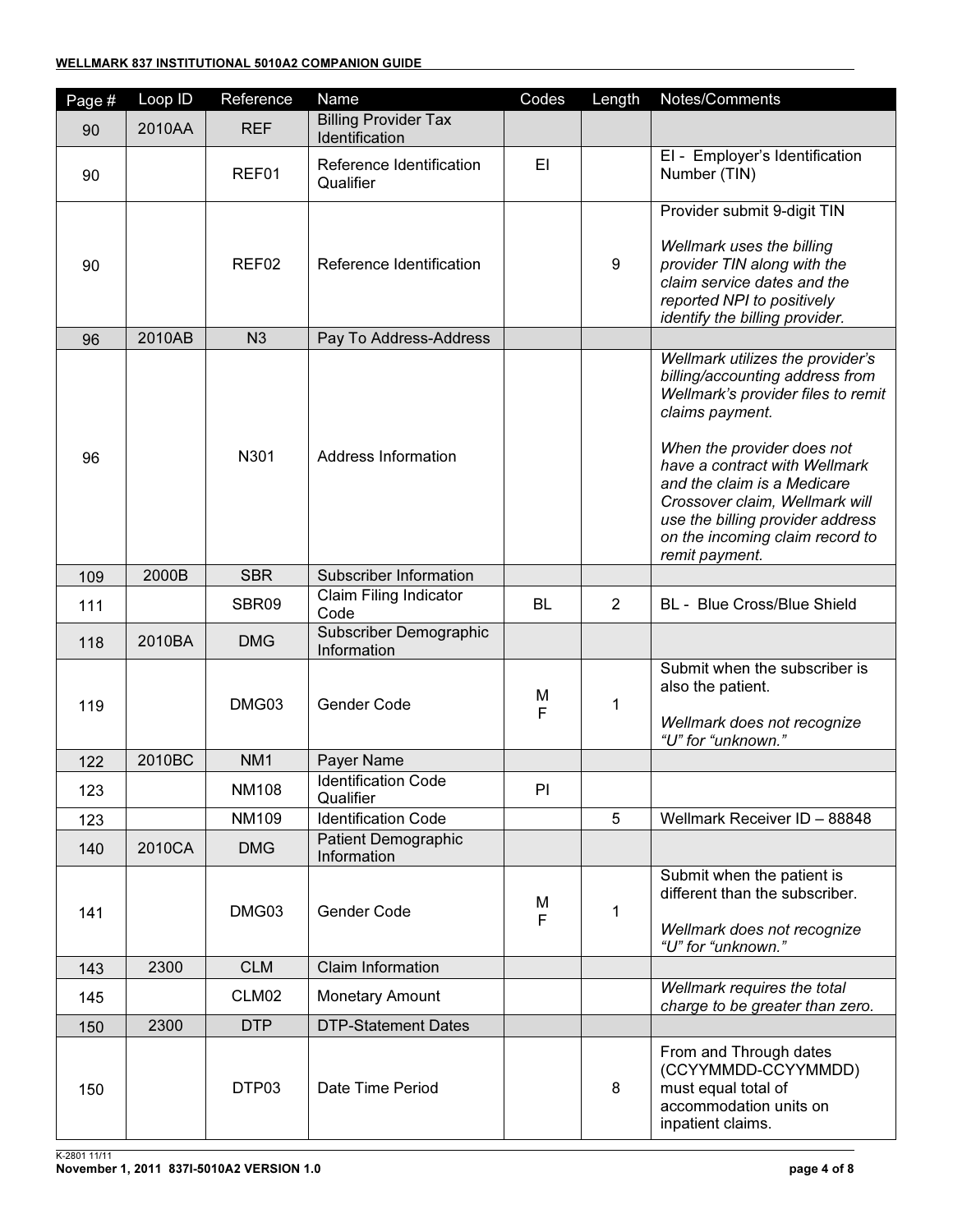#### WELLMARK 837 INSTITUTIONAL 5010A2 COMPANION GUIDE

| 151 | 2300 | <b>DTP</b> | Admission Date / Hour                                               |   |                                                                  |
|-----|------|------------|---------------------------------------------------------------------|---|------------------------------------------------------------------|
| 151 |      | DTP03      | Date Time Period                                                    | 8 | Date of Admission required on<br>all inpatient claims.           |
| 184 | 2300 | HI         | <b>Principal Diagnosis</b>                                          |   |                                                                  |
| 184 |      | HI01-1     | Code List Qualifier Code                                            |   | $BK - ICD9$                                                      |
| 185 |      | HI01-9     | Yes/No Condition or<br>Response (Present on<br>Admission Indicator) |   | Required on all Inpatient claims.<br>Blank is not a valid value. |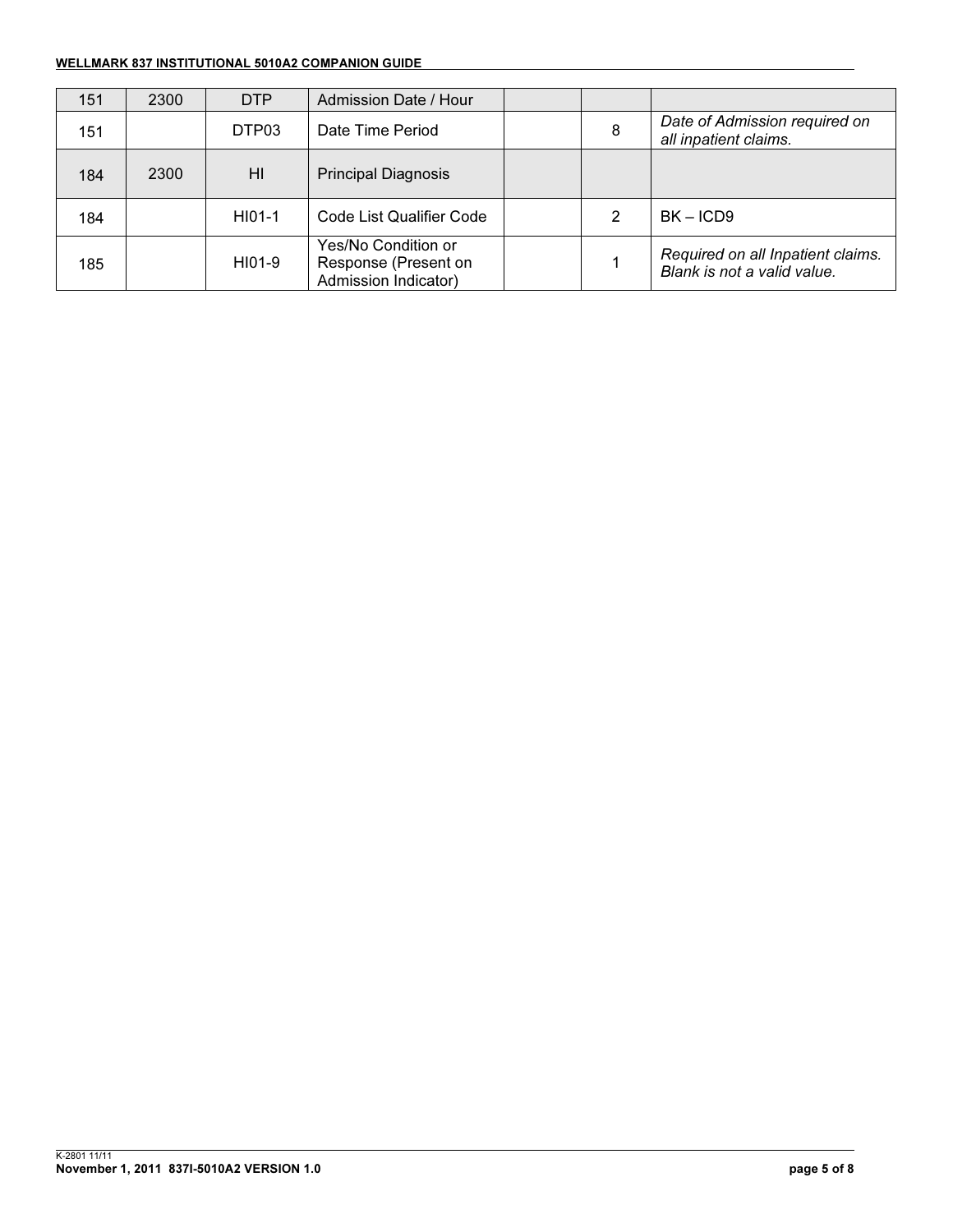| Page #         | Loop ID | Reference       | Name                                                                | Codes     | Length         | Notes/Comments                                                                                                                                                                                                                                  |
|----------------|---------|-----------------|---------------------------------------------------------------------|-----------|----------------|-------------------------------------------------------------------------------------------------------------------------------------------------------------------------------------------------------------------------------------------------|
| 187            | 2300    | H <sub>l</sub>  | <b>Admitting Diagnosis</b>                                          |           |                |                                                                                                                                                                                                                                                 |
| 188            |         | HI01-1          | <b>Code List Qualifier Code</b>                                     |           | 2              | $BJ - ICD9$                                                                                                                                                                                                                                     |
| 189            | 2300    | H <sub>l</sub>  | Patient's Reason For<br><b>Visit</b>                                |           |                |                                                                                                                                                                                                                                                 |
| 190            |         | HI01-1          | <b>Code List Qualifier Code</b>                                     |           | $\overline{2}$ | $PR - ICD9$<br>Required on all outpatient<br>claims.                                                                                                                                                                                            |
| 193            | 2300    | H <sub>l</sub>  | <b>External Cause of Injury</b>                                     |           |                |                                                                                                                                                                                                                                                 |
| 190            |         | HI01-1          | Code List Qualifier Code                                            |           | $\overline{2}$ | $BN - ICD9$                                                                                                                                                                                                                                     |
| 195            |         | HI01-9          | Yes/No Condition or<br>Response (Present on<br>Admission Indicator) |           | 1              | Required on all Inpatient claims.<br>Blank is not a valid value.                                                                                                                                                                                |
| $220 -$<br>238 | 2300    | H <sub>l</sub>  | <b>Other Diagnosis</b><br>Information                               |           |                |                                                                                                                                                                                                                                                 |
| 221            |         | HI01-1          | Code List Qualifier Code                                            |           | $\overline{2}$ | $BF - ICD9$                                                                                                                                                                                                                                     |
| 221            |         | HI01-9          | Yes/No Condition or<br>Response (Present on<br>Admission Indicator) |           | $\mathbf 1$    | Required on all Inpatient claims.<br>Blank is not a valid value.                                                                                                                                                                                |
| 239            | 2300    | H <sub>l</sub>  | <b>Principal Procedure</b><br>Information                           |           |                |                                                                                                                                                                                                                                                 |
| 240            |         | HI01-1          | Code List Qualifier Code                                            | <b>BR</b> |                | ICD-9-CM codes are required on<br>inpatient surgical claims.<br>For outpatient claims, see<br>'Institutional Service Line'<br>SV202                                                                                                             |
| 240            |         | HI01-2          | <b>Industry Code</b>                                                |           | 5              | Principal Procedure Code:<br>Values > 5 will be truncated.                                                                                                                                                                                      |
| $242 -$<br>257 | 2300    | HI              | <b>Other Procedure</b><br>Information                               |           |                |                                                                                                                                                                                                                                                 |
| 243            |         | HI01-1          | Code List Qualifier Code                                            | BQ        |                | ICD-9-CM codes are required on<br>inpatient surgical claims. When<br>multiple procedures are<br>performed, use qualifier 'BQ' to<br>report each additional ICD-9-CM<br>code.<br>For outpatient claims, see<br>'Institutional Service Line'SV202 |
| 243            |         | HI01-2          | <b>Industry Code</b>                                                |           | 5              | Principal Procedure Code:<br>Values > 5-digits will be<br>truncated.                                                                                                                                                                            |
| 294            | 2300    | HI              | <b>Condition Information</b>                                        |           |                |                                                                                                                                                                                                                                                 |
| 294-<br>303    |         | HI01-HI12       | <b>Health Care Code</b><br>Information                              |           |                | See Wellmark Values at the end<br>of this Matrix.                                                                                                                                                                                               |
| 424            | 2400    | SV <sub>2</sub> | <b>Institutional Service Line</b>                                   |           |                |                                                                                                                                                                                                                                                 |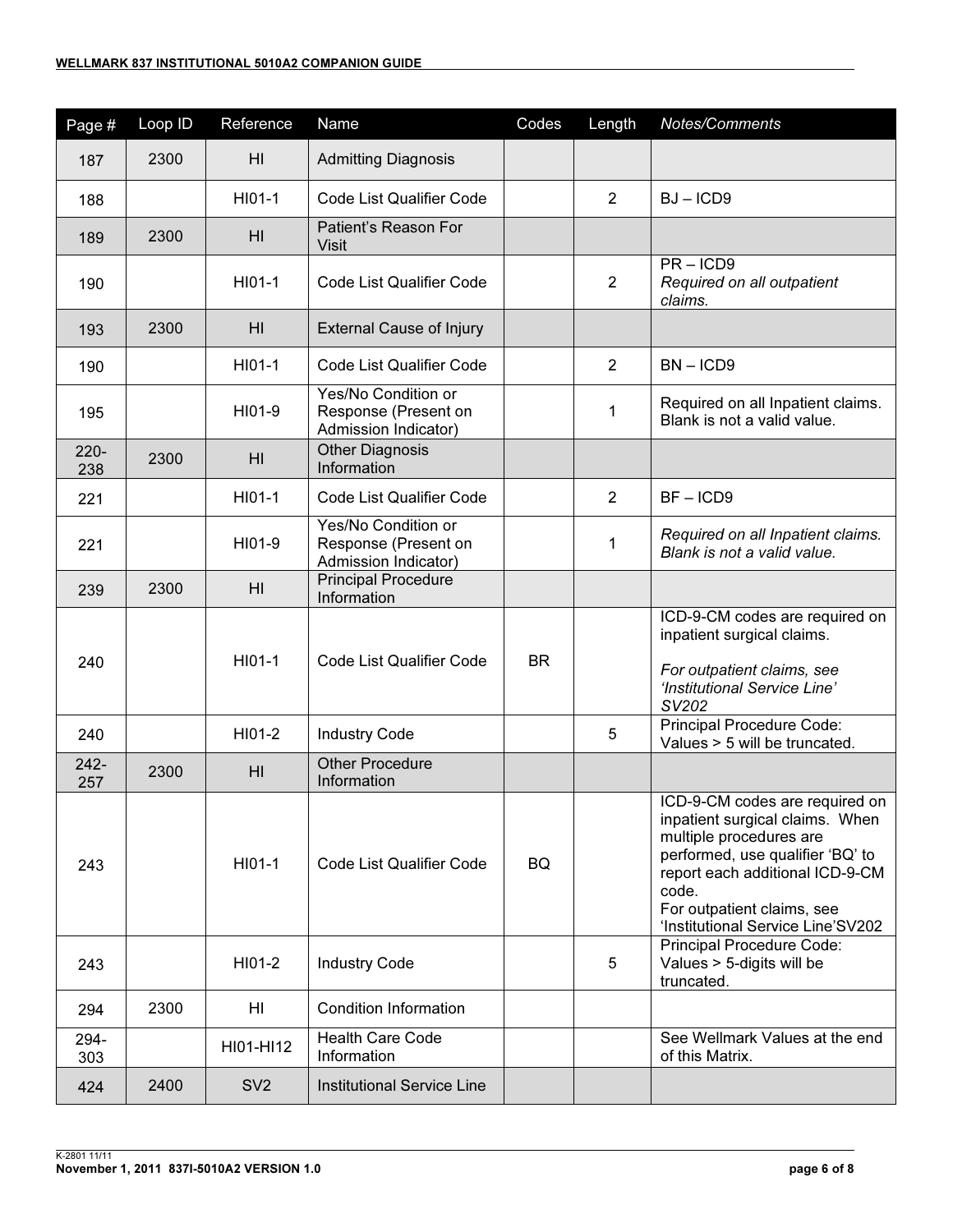#### WELLMARK 837 INSTITUTIONAL 5010A2 COMPANION GUIDE

| 424 |      | SV201             | Product / Service ID                             |                    |   | The revenue code is required.                                                                                                                                                                                                                                                                                        |
|-----|------|-------------------|--------------------------------------------------|--------------------|---|----------------------------------------------------------------------------------------------------------------------------------------------------------------------------------------------------------------------------------------------------------------------------------------------------------------------|
| 425 |      | SV202             | <b>Composite Medical</b><br>Procedure Identifier |                    |   | See Wellmark Values for<br>revenue codes that require<br>CPT/HCPCS in SV202.                                                                                                                                                                                                                                         |
| 425 |      | SV202-1           | Product / Service ID<br>Qualifier                | HC or<br><b>HP</b> |   | Wellmark accepts only HCPCS<br>and HIPPS codes in this field.                                                                                                                                                                                                                                                        |
| 428 |      | SV204             | Unit or Basis for<br>Measurement Code            |                    |   | Wellmark accepts whole<br>integers only. Units are required<br>for each service billed.                                                                                                                                                                                                                              |
| 433 | 2400 | <b>DTP</b>        | Service Line Date                                |                    |   |                                                                                                                                                                                                                                                                                                                      |
| 434 |      | DTP <sub>03</sub> | Date Time Period                                 |                    | 8 | Required on outpatient claims<br>when the statement covers date<br>is a date span such as when<br>series billing therapy or rehab<br>services.<br>Do not bill outpatient surgeries<br>with non consecutive encounter<br>dates on the same claim.<br>Dates submitted must fall within<br>the statement covers period. |
|     |      |                   |                                                  |                    |   |                                                                                                                                                                                                                                                                                                                      |